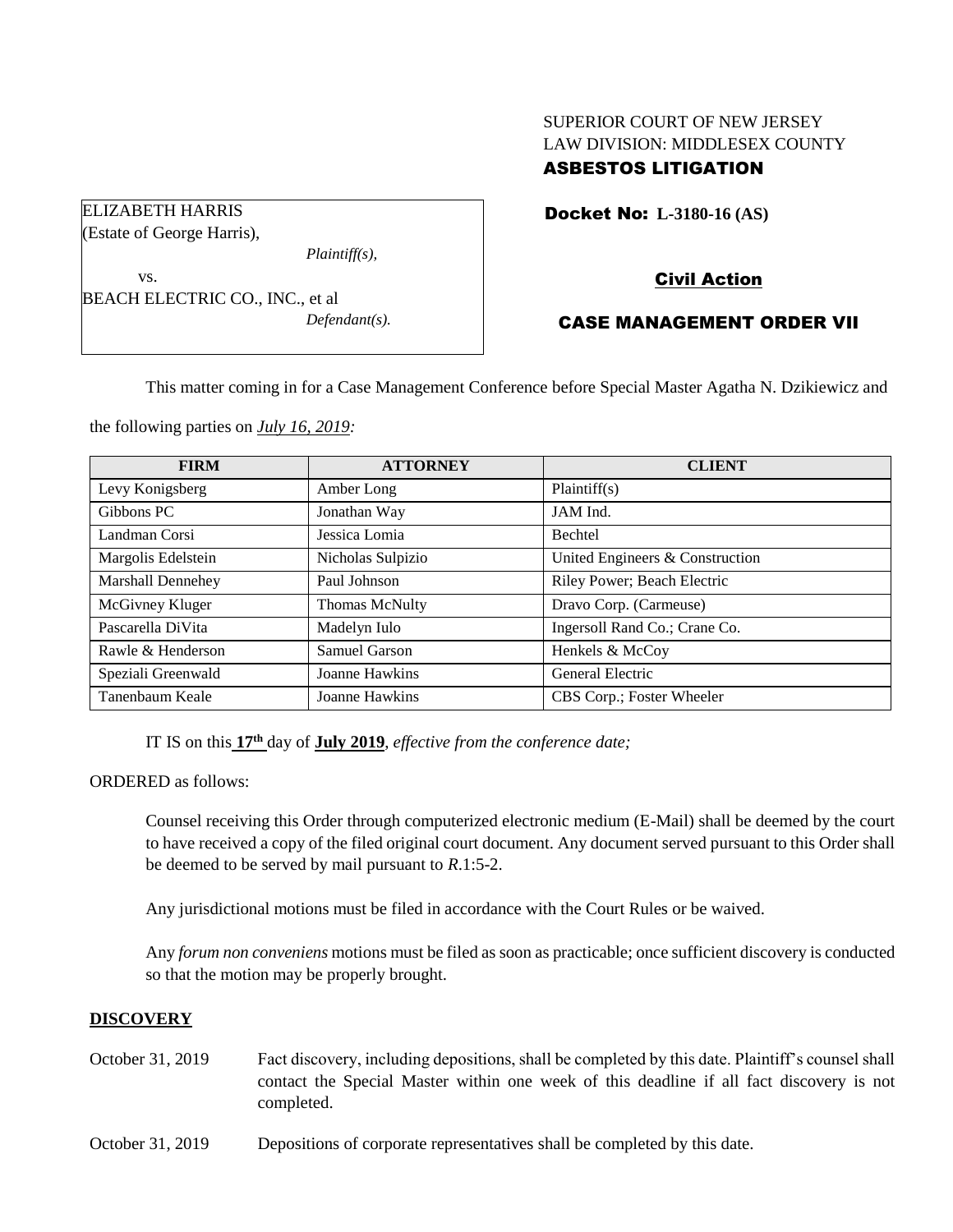### **EARLY SETTLEMENT**

January 17, 2020 Settlement demands shall be served on all counsel and the Special Master by this date.

## **MEDICAL EXPERT REPORT**

- December 20, 2019 Plaintiff shall serve medical expert reports by this date.
- December 20, 2019 Upon request by defense counsel, plaintiff is to arrange for the transfer of pathology specimens and x-rays, if any, by this date.
- April 17, 2020 Defendants shall identify its medical experts and serve medical reports, if any, by this date. In addition, defendants shall notify plaintiff's counsel (as well as all counsel of record) of a joinder in an expert medical defense by this date.

#### **LIABILITY EXPERT REPORTS**

- December 20, 2019 Plaintiff shall identify its liability experts and serve liability expert reports by this date or waive any opportunity to rely on liability expert testimony.
- April 17, 2020 Defendants shall identify its liability experts and serve liability expert reports, if any, by this date or waive any opportunity to rely on liability expert testimony.

### **SUMMARY JUDGMENT MOTION PRACTICE**

- January 17, 2020 Plaintiff's counsel shall advise, in writing, of intent not to oppose motions by this date.
- January 31, 2020 Summary judgment motions shall be filed no later than this date.
- February 28, 2020 Last return date for summary judgment motions.

#### **ECONOMIST EXPERT REPORTS**

- December 20, 2019 Plaintiff shall identify its expert economists and serve expert economist report(s), if any, by this date or waive any opportunity to rely on economic expert testimony.
- April 17, 2020 Defendants shall identify its expert economists and serve expert economist report(s), if any, by this date or waive any opportunity to rely on economic expert testimony.

#### **EXPERT DEPOSITIONS**

May 15, 2020 Expert depositions shall be completed by this date. To the extent that plaintiff and defendant generic experts have been deposed before, the parties seeking that deposition in this case must file an application before the Special Master and demonstrate the necessity for that deposition. To the extent possible, documents requested in a deposition notice directed to an expert shall be produced three days in advance of the expert deposition. The expert shall not be required to produce documents that are readily accessible in the public domain.

 $\_$  , and the set of the set of the set of the set of the set of the set of the set of the set of the set of the set of the set of the set of the set of the set of the set of the set of the set of the set of the set of th